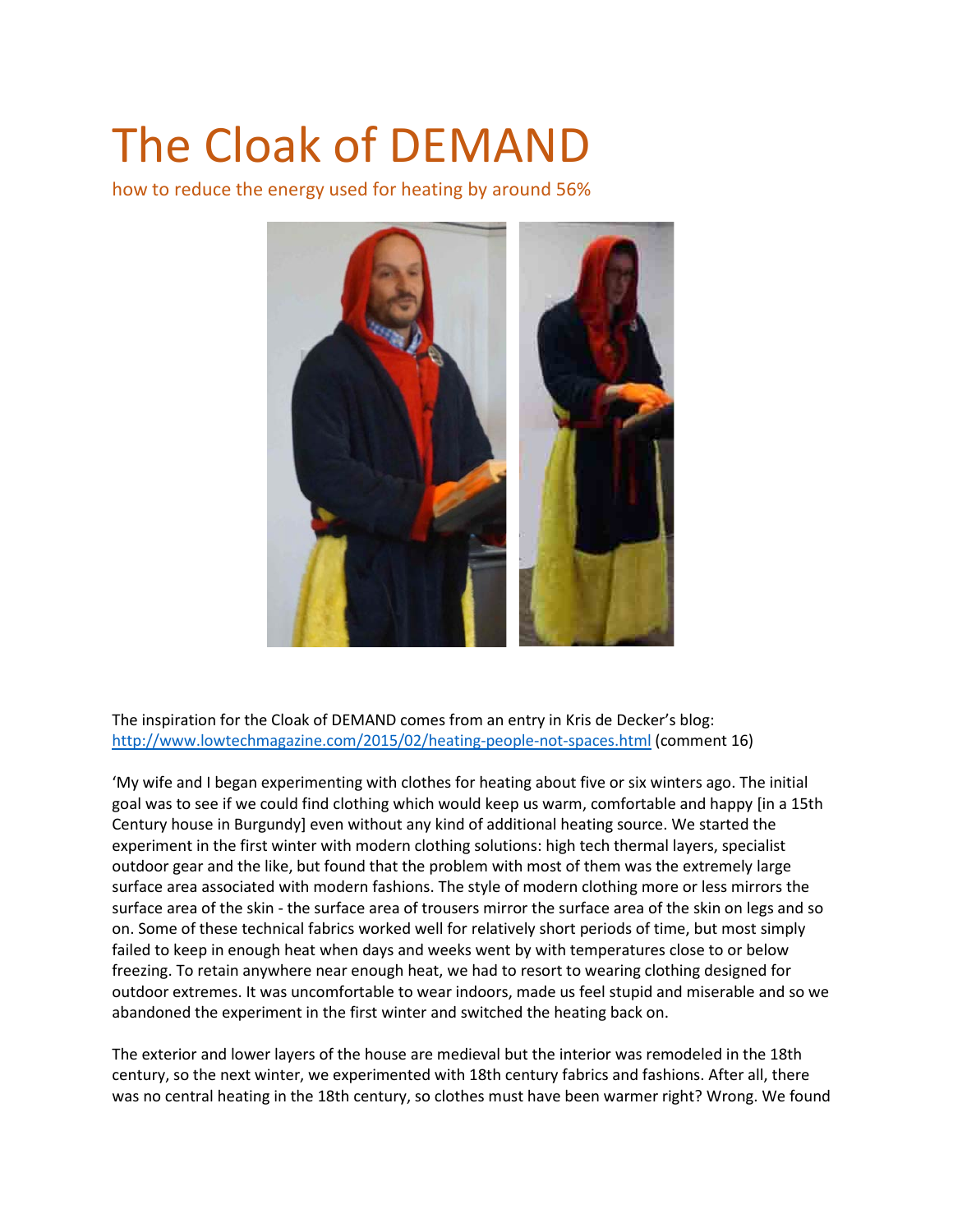18th century inspired clothing to be just as ineffective against the cold as their modern equivalents and came to the conclusion that the well known fashions of that era were by and large a mere statement of personal wealth: i.e. the frock coat, waistcoat and breeches were an outward reminder to people that the wearer could afford to buy over 200 cubic meters of wood a year to heat a house like ours, as well as the servants to keep the fires stoked.

The next winter, we went further back to a time contemporaneous with the building of our house: the late medieval period. After three freezing cold winters' worth of experimentation and with the discovery of just two principle items of clothing, finally we hit the 'heat your body not the air around you' jackpot. The first of the two items was an ankle length, long sleeved medieval-styled house coat and the second was a four cornered 'Erasmus' styled soft hat.

The design of each of these two items proved to be so efficient at heat conservation and so incredibly versatile, that we now wouldn't wish to face a winter without them.

## The Coat

After a few attempts with wool, we turned to a double thickness recycled fleece, with a plain exterior and a mock sheepskin interior. It is a wonder fabric: light, easy to wash and relatively quick and easy to dry. The cut of the coat is 'A' shaped, being narrow at the top of the shoulders and very full at the ankles (at least as wide as the wearer is tall and then some). The sleeves are worn long and relatively narrow at the wrist. We added hoods to the coats instead of collars and snap fasteners every few centimeters to the full length of the front. The hoods come in handy on really cold nights for the same reasons as the hooded chair: they block out the cold from behind and capture any heat escaping from the neck of the coat. In effect, the coats have the appearance of a cross between a monk's habit (when fully closed) and a medieval knights' watch coat (when opened or buttoned only at the neck).

The 'A' shape, effectively channels all your body heat upwards and back toward your body. This effect is something you have to experience in order to fully appreciate. Body temperature can be very precisely regulated by opening and closing fastenings up to the waist, up to the neck or leaving the coat completely open (a loose clasp is very useful across the neck for temperatures more suited to a cloak rather than a coat). The full shape is also very comfortable to walk around the house in; as comfortable as pyjamas and not at all like wearing a coat indoors, even over other clothes.

The fullness of the coat means that it is also big enough to use as a sofa 'throw' when spread out. To sum up, I have worked all day, day after day, very comfortably in an unheated studio, where the ambient temperature was well below zero degrees Celsius wearing the following items:

1.Erasmus hat (fleece, flaps down)

- 2.Long coat (fleece, mock sheepskin inner)
- 3.Neck loop (warming the air that you breathe silk)

4.Commercial thermal base layer.

5.Pajama shirt (flannel)

6.Sleeveless jerkin (knee-length, round-necked garment, straight-cut or 'A' line, any warm material (recycled fleece is the easiest and lightest)).

7.Warm trousers.

8.Warm socks

9.Leather shoes.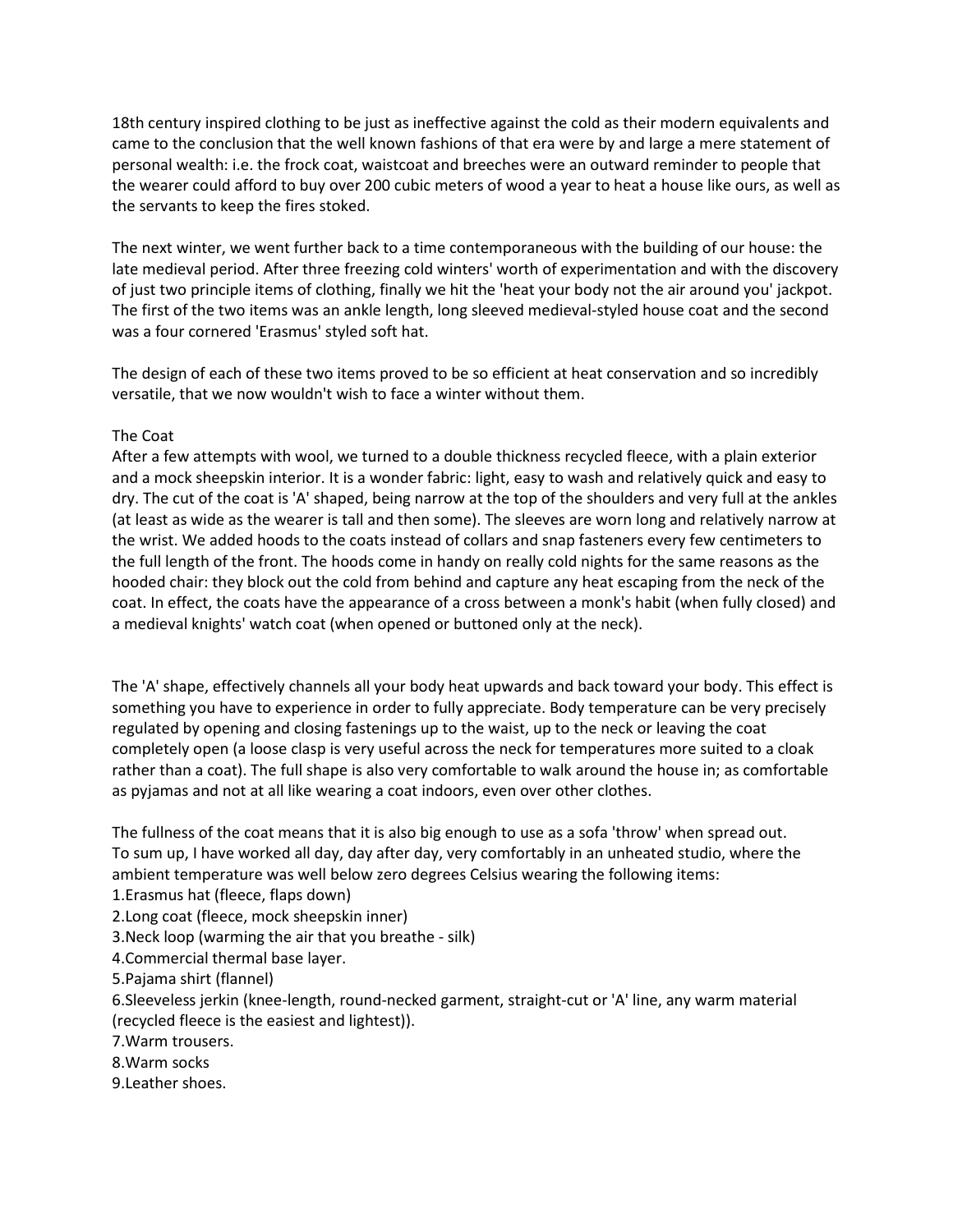Although I've experimented very successfully with a full medieval 'kit', for the sake of not appearing to be insanely eccentric when anyone rings the doorbell, I find that the coat and hat work well with well layered modern clothing and using snap fasteners on the coat means that they can be removed quickly if needed!'

## The Cloak of DEMAND

The DEMAND version (a hooded cloak) is made of three elements: a) a large blue dressing gown, cut up the sides under the arms to let in the yellow triangular panels. b) some large triangles of yellow furry fabric inserted into the blue dressing gown – and rectangles of yellow, to make the gown reach the ground, as described above. C) a second short red dressing gown with a hood, which makes a lining and hood for the cloak as a whole. It is fastened with a bit of elastic around a large plastic button (in fact a VW badge with holes drilled in it.). The total cost of the outfit (parts sourced from charity shops) was about £15. Wearing this, and some clothes underneath, it is fine to be sat working at a desk at 14 degrees C.

So let us imagine that Marks and Spencers/other clothing manufacturers developed this prototype, and that Cloaks of DEMAND were entirely normal wear in the UK indoors, in winter.

Heating the person and keeping the heat from the person is more effective than space heating, so how much energy and CO2 might this 'technology' save?

This was the response I got from BRE (thanks BRE!)

Here are the numbers from BREDEM for a typical semi-detached house (with gas heating) starting with the thermostat set to achieve a living room temperature of 21°C and then reduced in increments of 1°C. It is assumed that the rest of the house is about 3°C cooler than the living room. Savings for initial 1°C reductions are >10%, but then fall as the house gets cooler. Also important to note that this is just space heating energy (not total energy). As a percentage of total household energy consumption the fall would be lower.

| Reduction in thermostat set<br>point (°C) | Reduction in space heating energy requirement | Marginal saving for 1°C<br>reduction |
|-------------------------------------------|-----------------------------------------------|--------------------------------------|
|                                           | 13%                                           | 13%                                  |
| $\overline{2}$                            | 25%                                           | 12%                                  |
| 3                                         | 36%                                           | 11%                                  |
| 4                                         | 46%                                           | 10%                                  |
| 5                                         | 56%                                           | 11%                                  |
| 6                                         | 65%                                           | 9%                                   |
|                                           | 72%                                           | 7%                                   |
| 8                                         | 79%                                           | 8%                                   |
| 9                                         | 87%                                           | 7%                                   |
| 10                                        | 92%                                           | 5%                                   |